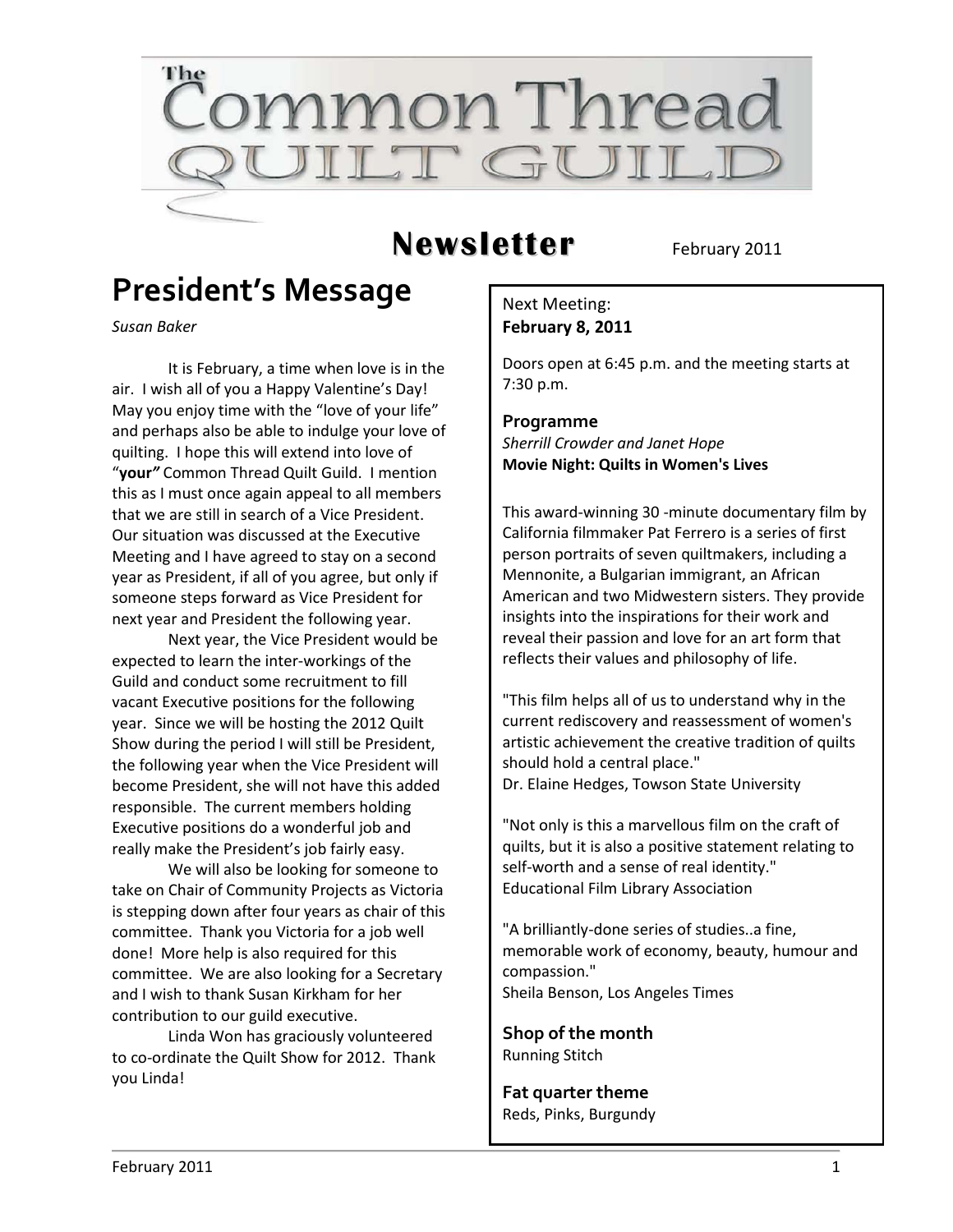So PLEASE, this is your guild. Give consideration to volunteering on the Executive Committee.

See you at our February meeting. Happy Quilting,





### **Executive Team**

| <b>President</b>                                                                                  | Susan Baker                                 |  |
|---------------------------------------------------------------------------------------------------|---------------------------------------------|--|
| <b>Vice-President</b> Vacant                                                                      |                                             |  |
| Past-President Linda Won                                                                          |                                             |  |
| <b>Treasurer</b>                                                                                  | <b>Catherine Parkinson</b>                  |  |
| <b>Secretary</b>                                                                                  | Susan Kirkham                               |  |
| Program                                                                                           | <b>Sherrill Crowder</b><br>Janet Hope       |  |
| <b>Workshops</b>                                                                                  | <b>Sylvie Proulx</b>                        |  |
| Library                                                                                           | Del Jazey                                   |  |
| <b>Membership</b>                                                                                 | <b>Nancy Francis</b><br>Rachel Mathews      |  |
| <b>Retreats</b>                                                                                   | <b>Barb Till</b>                            |  |
| <b>Newsletter</b>                                                                                 | Andree Faubert                              |  |
| <b>Challenge</b>                                                                                  | Johanna L. MacDougall<br><b>Nancy Stass</b> |  |
| <b>Web Master</b>                                                                                 | <b>Christine Scharf</b>                     |  |
| <b>Community</b><br><b>Projects</b>                                                               | Victoria VanderLinden                       |  |
| <b>Fat Quarter</b><br><b>Club</b>                                                                 | Cathy Newman                                |  |
| <b>CTQG Mailing Address:</b><br>P.O. Box 62022<br><b>RPO Convent Glenn</b><br>Orleans, ON K1C 7H8 |                                             |  |
| To reach members of the executive, write<br>to info@commonthread.on.ca                            |                                             |  |

# Library

*Del Jazey*

Have a look at the revised list of books and magazines on our Internet site, and then come to the meeting early to pick them up!

#### <u> 1989 - Johann Stoff, Amerikaansk politiker (f. 1989)</u>

## **In this issue**

| President's Message       |   |
|---------------------------|---|
| Library                   |   |
| Membership                | 2 |
| Calendar 2011             | ς |
| <b>Quilt Musing</b>       | 4 |
| <b>Community Projects</b> | 5 |
| In Other News             | 6 |
| <b>Fat Quarter Club</b>   | 6 |
| <b>Newsletter</b>         | 6 |
| <b>Workshops</b>          |   |
| <b>Message Board</b>      |   |
| <b>Upcoming Events</b>    |   |
|                           |   |

<u> 1989 - Johann Stoff, Amerikaansk politik († 1958)</u>

# Membership

*Nancy Francis and Rachel Mathews*

Guests are welcome to attend guild meetings. Guest fees for 2010-2011 are \$5.00.



Thank you to Dawn for the clip art. [http://dlstewart.com/clipart.htm](http://dlstewart.com/clipart.com)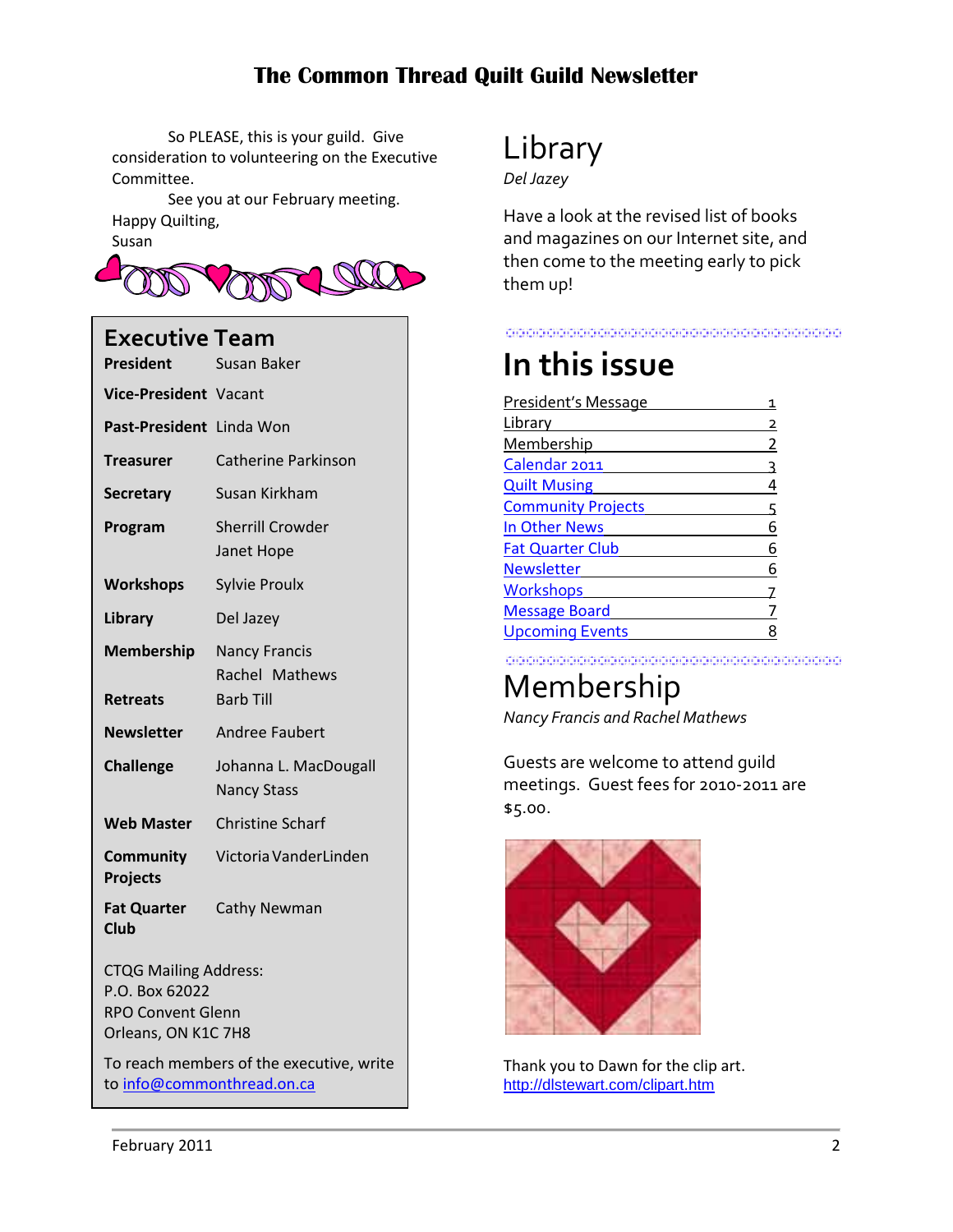## Upcoming - Calendar of Events for 2011

<span id="page-2-0"></span>

| Date              | Event                                  | Details                                  |
|-------------------|----------------------------------------|------------------------------------------|
| February 8, 2011  | <b>Regular meeting</b>                 | Program: Movie Night - Quilts in Women's |
|                   |                                        | Lives                                    |
|                   |                                        | Shop of the month: Running Stitch        |
|                   |                                        | Fat quarter theme: Reds, Pinks, Burgundy |
| February 26, 2011 | <b>Workshop: Design with 4 Patches</b> | Instructor: Michèle Gagné                |
|                   |                                        | Location: Roy Hobbs                      |
| March 5, 2011     | <b>Workshop: Machine Quilting</b>      | Instructor: Michèle Gagné                |
|                   |                                        | Location: Roy Hobbs                      |
| March 8, 2011     | Regular meeting                        | Program: Ruth Liscumb                    |
|                   |                                        | Shop of the month: MadAboutPatchwork     |
|                   |                                        | Fat quarter theme: Asian Fabrics         |
| March 25-27, 2011 | Retreat - In-town                      |                                          |
|                   |                                        |                                          |
| April 2, 2011     | Workshop: Celtic Table Runner          | Instructor: Vicky VanderLinden           |
|                   |                                        | Location: Roy Hobbs                      |
| April 12, 2011    | Regular meeting                        | Program: Catherine Timm                  |
|                   | Challenge Quilts due in by 9 pm        | Shop of the month: The Country Quilter   |
|                   | sharp                                  | Fat quarter theme: Polka dots            |
| April 30, 2011    | <b>Workshop: Organize your Scraps</b>  | Instructor: Michèle Gagné                |
|                   |                                        | Location: Roy Hobbs                      |
| May 10, 2011      | Regular meeting                        | Program: Social                          |
|                   | Voting on the Challenge quilts         | Shop of the month: Heirloom Quilts       |
|                   | submitted at the April meeting         | Fat quarter theme: Florals               |
| June 14, 2011     | Regular meeting                        | Program: Dominique Ehrmann               |
|                   |                                        | Shop of the month: Aunt Beth             |
|                   |                                        | Fat quarter theme: Children's fabrics    |

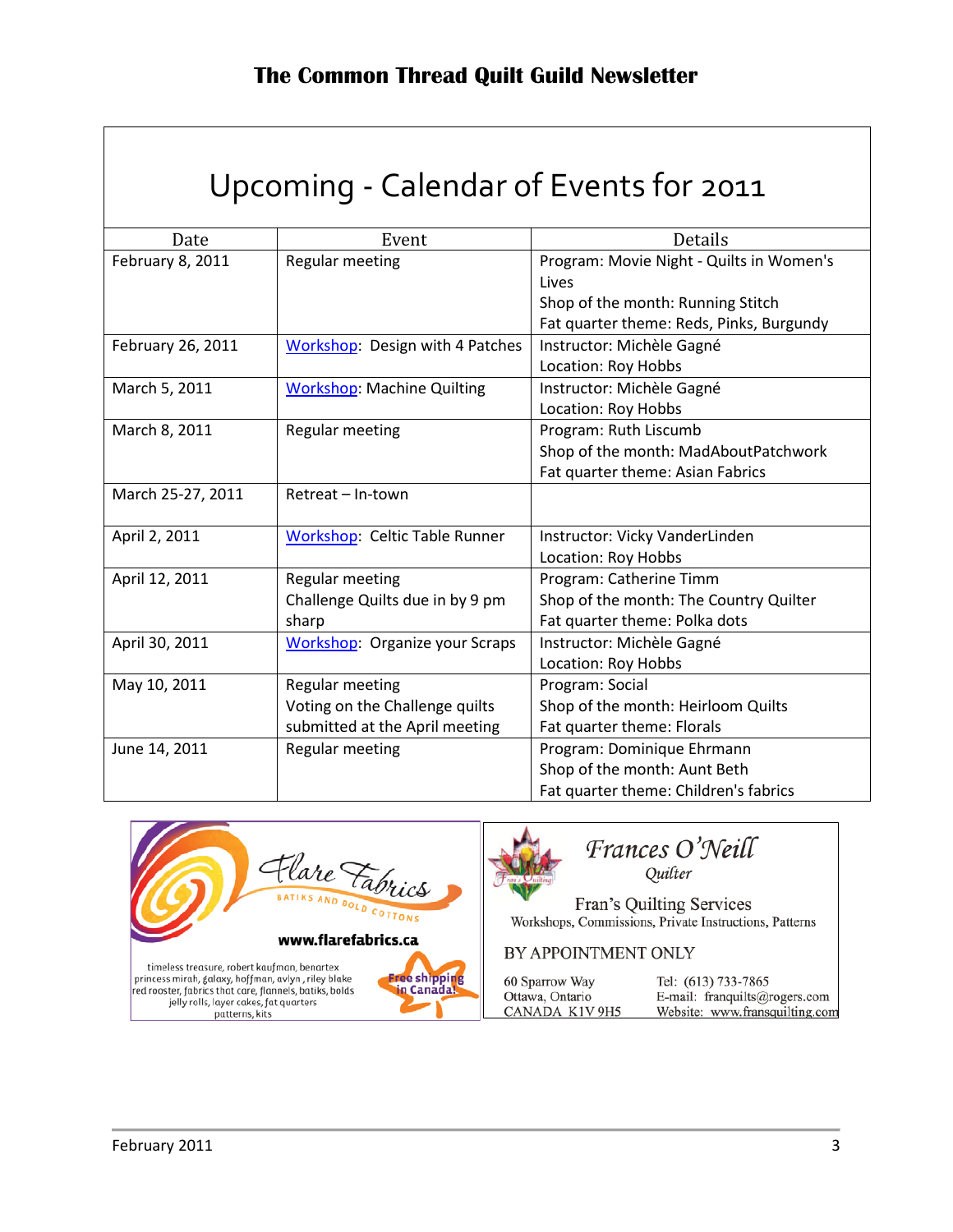# <span id="page-3-0"></span>Quilt Musing for February 2011

*Jane Maddin*

I am retired now, and you would think that I would have lots of time for quilting. However I have discovered that I did something wrong before I retired!

You see, I have too many hobbies! I tat (with a needle not a shuttle, although I can operate a tatting shuttle if I must.) I crochet, I knit, and I like to do counted cross stitch. I can embroider (although it isn't my favourite craft), I paint, both with acrylics and on wood by tole painting. I do wood working, I carve soap stone, I enjoy carpentry, I read, I write, I teach (mostly crafts now, but I used to teach at Algonquin College part time) and I cook. I TRY to be organized, but it is difficult when one has so many different interests. Oh, and before I go too much farther, I want you to know that it is not possible to have too many books. (I'm a library technician and yes, my books are in order!)

And I like to try to keep all that stuff organized. (And I would heartily like to emphasis TRY! I'm not very successful at it at all!)

So, what did I do wrong before I retired? In an effort to keep SOMETHING organized (besides the books), I decided that I WOULDN'T get too far ahead of myself with a stash! I would only buy what I needed to make a project and I would not get too carried away with purchasing fabric!! This way I would not, in 5 years, be giving away or throwing away fabric that I simply couldn't use.

I didn't entirely succeed. Once in awhile, I would buy an extra half meter of some fabric, because I simply couldn't resist! I did win a few fat quarters. And of course, I'd often have a bit left over from some quilting project or other...

My husband did not make this mistake. He has ONE all encompassing hobby. He makes fine scale military models and has won awards at shows. He has a 'small' (as these things go)

collection of incomplete models (a little over 200 of them!!) The boxes are stacked neatly in order by size (not how I would do it - my books are not sorted by SIZE!) on a couple of 6 foot tall resin shelves. He opens all the boxes when he gets a new model, looks at the decal sheets, and then carefully puts it all back into the box, and stores them. He reckons that he has enough models accumulated now that he will have to live to the age of 150 in order to complete them all. (And that assumes that he doesn't need to run out and get more models in order to combine them into complex dioramas and things.) He will never run out of things to make!

I, on the other hand, have 7 small white boxes that are about 10 by 8 by 14 inches. One each for blues, reds and oranges, purples, greens and yellows, browns, whites and blacks, and Christmas fabrics. I have a separate box for plaids and stripes and I have a little stack of packaged fabric that I bought as kits. There is ONE rubbermaid container partially filled with scraps that are too big to throw out, but too small to be sorted by colour. And that's it!

What was I thinking? (If I could go back and give myself a message, I would suggest accumulating SOME stash - it gives you something to work with when you are retired and on a fixed income!)

Did I imagine that retirement would leave me with tons of time to quilt? It hasn't!! I am busy with coffee mornings, playing cards, doing crafts (I did make some quilt-as-you-go placemats at a craft morning at a local church hall), helping my Mom and Dad move, Tai Chi, volunteering in a Grade 3 class at a local school and myriads of other activities. However, I AM having fun! Hope you are too, whatever your activity of choice!!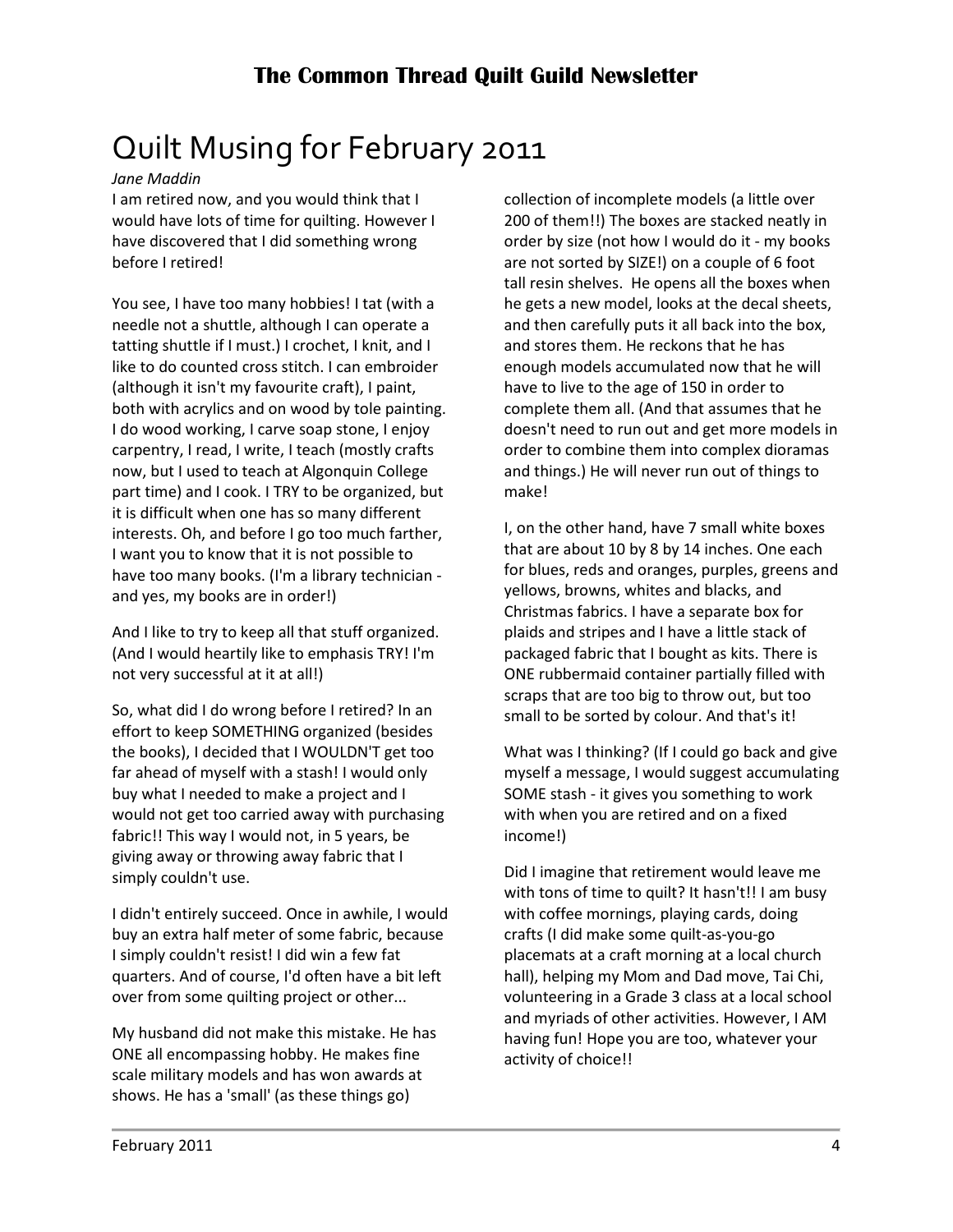

# <span id="page-4-0"></span>Community Projects

*Victoria VanderLinden* Committee: Barb Donaldson, Catherine Senecal and Victoria VanderLinden

### **How does the committee work**? You

can sign out a bag of donated fabric to sew into a top or finished quilt; or sign out a quilt top to be quilted; or donate a quilt; or donate fabric and batting-come see us for details. Remember: we will pay for your batting if you quilt a quilt for us. Or contact us ahead of the meeting and we will bring a batt cut to the size of the quilt you have made

1) The Common Thread Quilt Guild collects monthly donations of **Cuddle Quilts** for use at the **General Campus** of the Ottawa Hospital. **9 were delivered in December**.

**SIZE MATTERS: Check out the size requirements: for optimum utility, please make your Cuddle Quilts 18" x 24", or make them 22" square. Our battings and backings are cut 24"x 24" to finish 22" square.**

**2)** We support the Violence Against Women program with child/teen/adult themed Comfort Quilts (40" x 60"). **The next delivery will be in April.**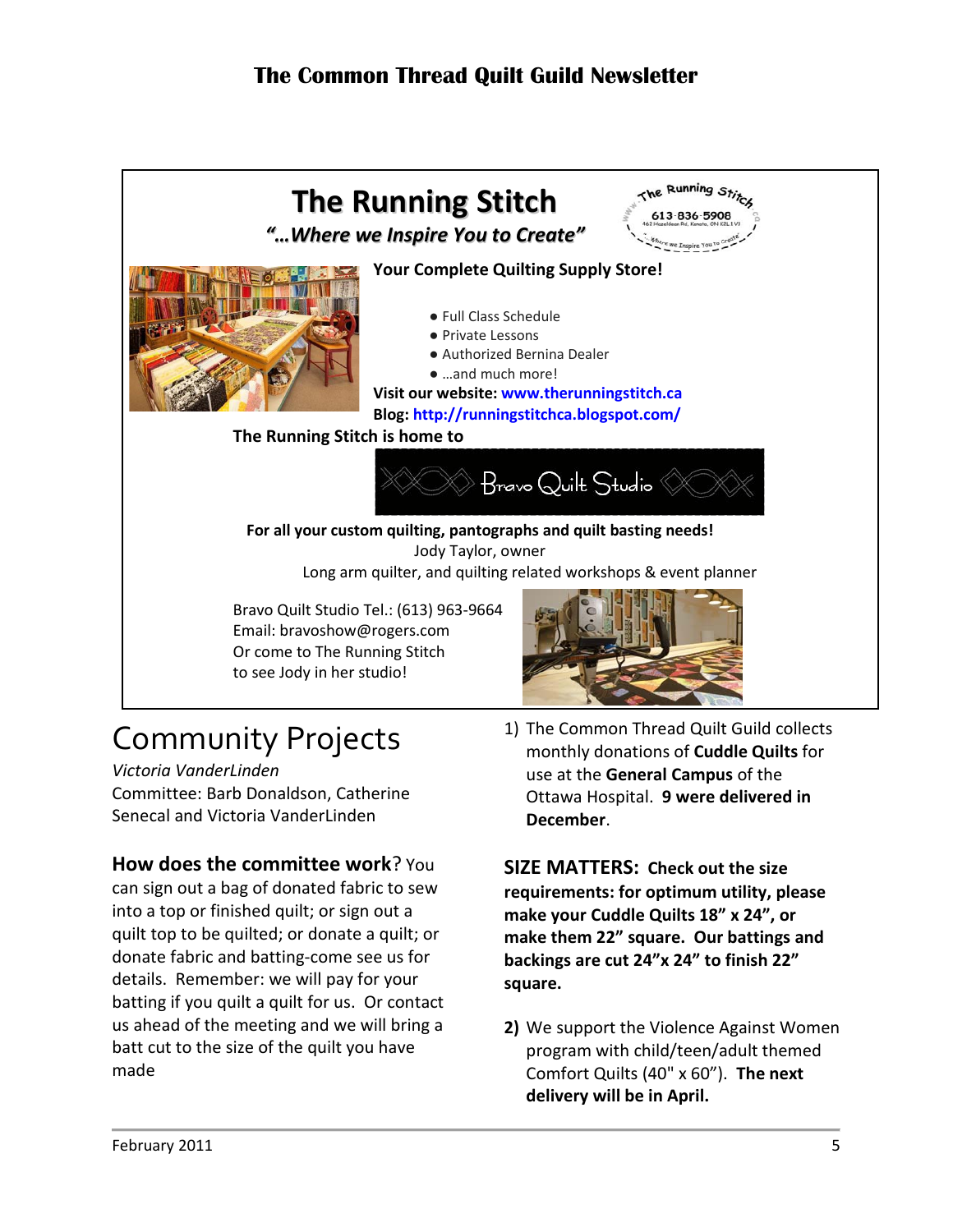- 3) We support the St. Mary's Community Outreach Centre with baby/child themed quilts (anything from 30" x 40" to 40" x 60"). The young mothers benefit from counseling and instruction.
- **4) CHEO Children's Oncology** -We have committed to supply 50-60 child (anything from 30" x 40" to 40" x 60") and 20 teenage (40" x 60") quilts for the CHEO Children's Oncology unit. **Thanks to your generosity, we need only 28 more child sized quilts to deliver in June. If you have signed out a child quilt kit, please return it finished by May. If you intend to return it as a sewn top, please return it by April so that the quilting can be completed by another guild member!**

# **Can You Help?**



We have donated Cuddle Quilts to the at-risk babies at the General Hospital since October 1977. **The numbers that they need there have** 

**grown from year to year until it now averages 430.** In 2008-2009, we provided 428. In 2009-2010, we provided 476. But, this year, we are in dire need of more Cuddles! To date, we have received only105, which means that we need 325 more before June**. Can you help?** Visit our table for batting or drop off your own 22" square creations. We can provide labels for you to sew on at the meeting.

## <span id="page-5-0"></span>In Other News

**1) NEW PATTERN-** the 2011 Scrap Pattern is Brick by Brick, a great pattern for using up scraps. Just cut everything to one size and away you go! Three block sizes are given. Pick up your copy at the Community

#### Projects table.



Fabric & Wool ♦ Patterns ♦ Notions ♦Sewing Machines ♦

Quilting, Sewing and Knitting Classes

**Authorized Pfaff and Janome Sewing Machine and Serger Dealer Sales and Service**

**Come and see our fabric selection – we specialize in batiks, Kaffe Fassett, and McKenna Ryan**

**Store Hours Mon-Fri 10-5, Sat 9:30–4** 106 John St. N, Arnprior ON Phone (613) 623-0500 Fax (613) 623-0434 [www.sewinspired.ca](http://www.sewinspired.ca/) Email: info@sewinspired.ca

#### .<br>I Pri de decisione de la differencia del de la differencia del de de de la diferencia del decisione del seguen<br>La diferencia de de la differencia de la diferencia del diferencia de la diferencia del diferencia de la dife

# <span id="page-5-1"></span>Fat Quarter Club

#### *Cathy Newman*

Each month, a member or guest of the Guild may bring a fat quarter (or more than one) to the table and have the chance to win them all! At the end of the year, at the June meeting, you may bring a finished quilt (lap size) and have the chance to win a gift certificate of \$25.

#### 

## <span id="page-5-2"></span>Newsletter

*Andree Faubert* The deadline for the March newsletter is Monday, February  $21<sup>st</sup>$ , 2011.

What I make with my hands, I give of my heart.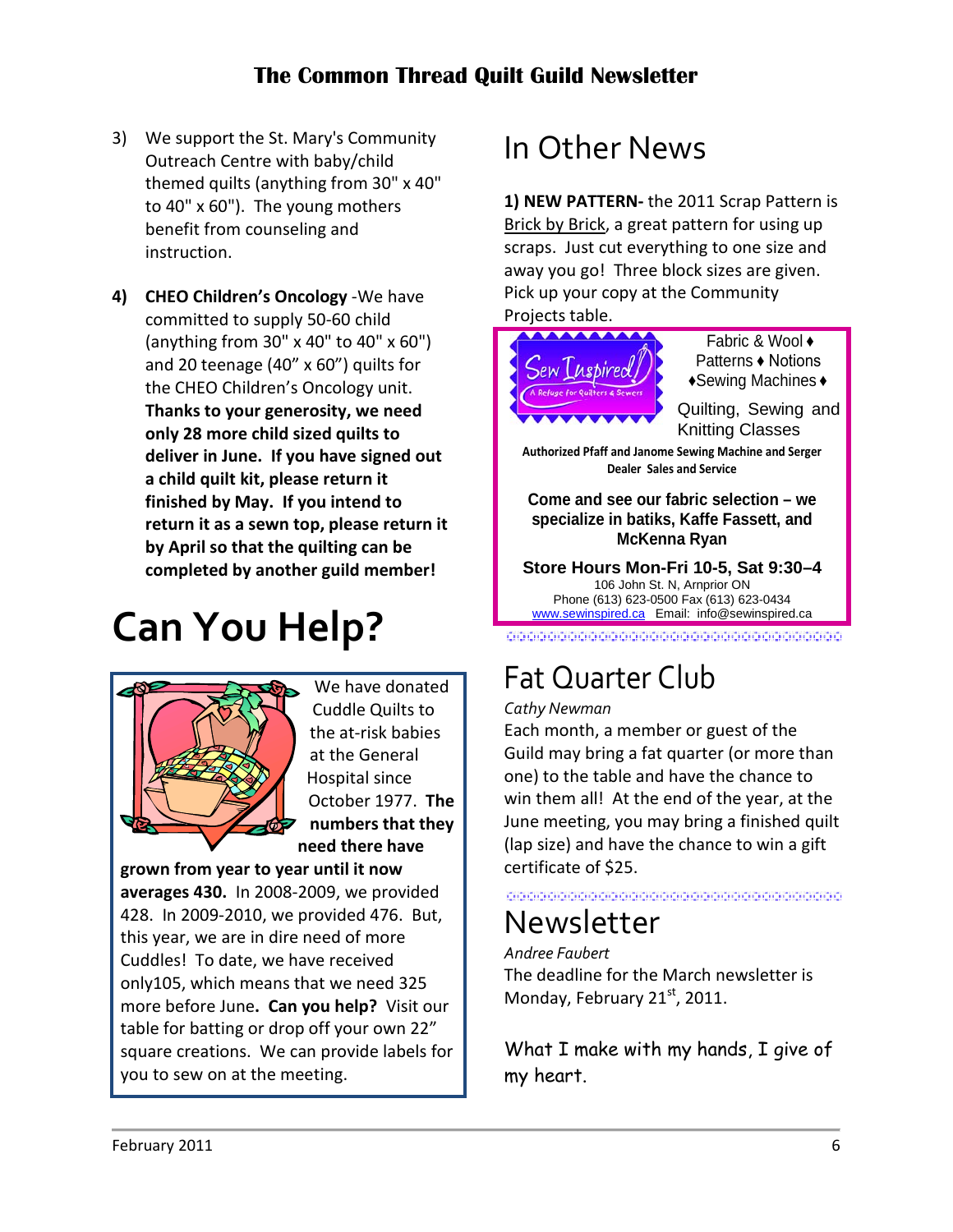

**Karine's Quilting Touch** Quilt making services

..

#### **Karine Chapleau**

[kchapleau@rogers.com](mailto:kchapleau@rogers.com) (613) 824-9598

#### **Appointment required!**

Services guaranteed Pick-up and delivery service available Bilingual service available

- Special occasion coming up? Why not have a memory quilt made? Let me quilt it for you!
- Do you have that quilt top that just needs quilting? Let me help you. Give me a call.
- Get your quilt back within a month!

**Upon presentation of this ad and your guild membership card, you will receive 10% off any quilting services.**

## <span id="page-6-0"></span>Workshops

*From the Workshop Coordinator: Sylvie Proulx*

At the present time, all of our workshops will take place at the Roy Hobbs Community Centre, in the upstairs hall. It's located on Champlain Street, across Place d'Orleans.

**A reminder - Changes**: We will now need a minimum of 6 registered quilters to run a workshop or else it gets cancelled. You may want to invite/bring a quilting friend. Our workshop fees are \$35 for CTQG members and, \$40 for non-members.

Here's the calendar of workshops for the rest of the year:

- **February 26**, Design with 4 Patches Group 2, if there is sufficient demand
- **March 5**, Machine Quilting.
- **April 2**, Celtic Table Runner
- **April 30**, Organize your Scraps

Happy Learning!



2679 Alta Vista Dr., Ottawa ON K1V 7T5 (Alta Vista Shopping Centre – Alta Vista Dr. At Bank St.) **613-521-9839**

Open Monday to Thursday 10 to 5:30  $\cdot$  Saturday 10 to 5 Friday 10 to 5 (except July & August)

<span id="page-6-1"></span>

## Message Board

Dear members of the Common Thread Quilt Guild:

Just a note to the members of the guild that I will be leaving the area on January  $20<sup>th</sup>$  to pursue new challenges of the quilting kind in Northern Ontario, more precisely in Earlton, Ontario (Temiskaming area, north of North Bay, near New Liskeard … I am being very specific as I am sure that not too many people know where Earlton is located).

I have enjoyed being a guild member since 1999 and will continue to be a long distance member. At times, I have filled in as coordinator of the membership committee, community projects, teaching and taking part in quilt shows. I have decided to return to my hometown to be closer to my family and enjoy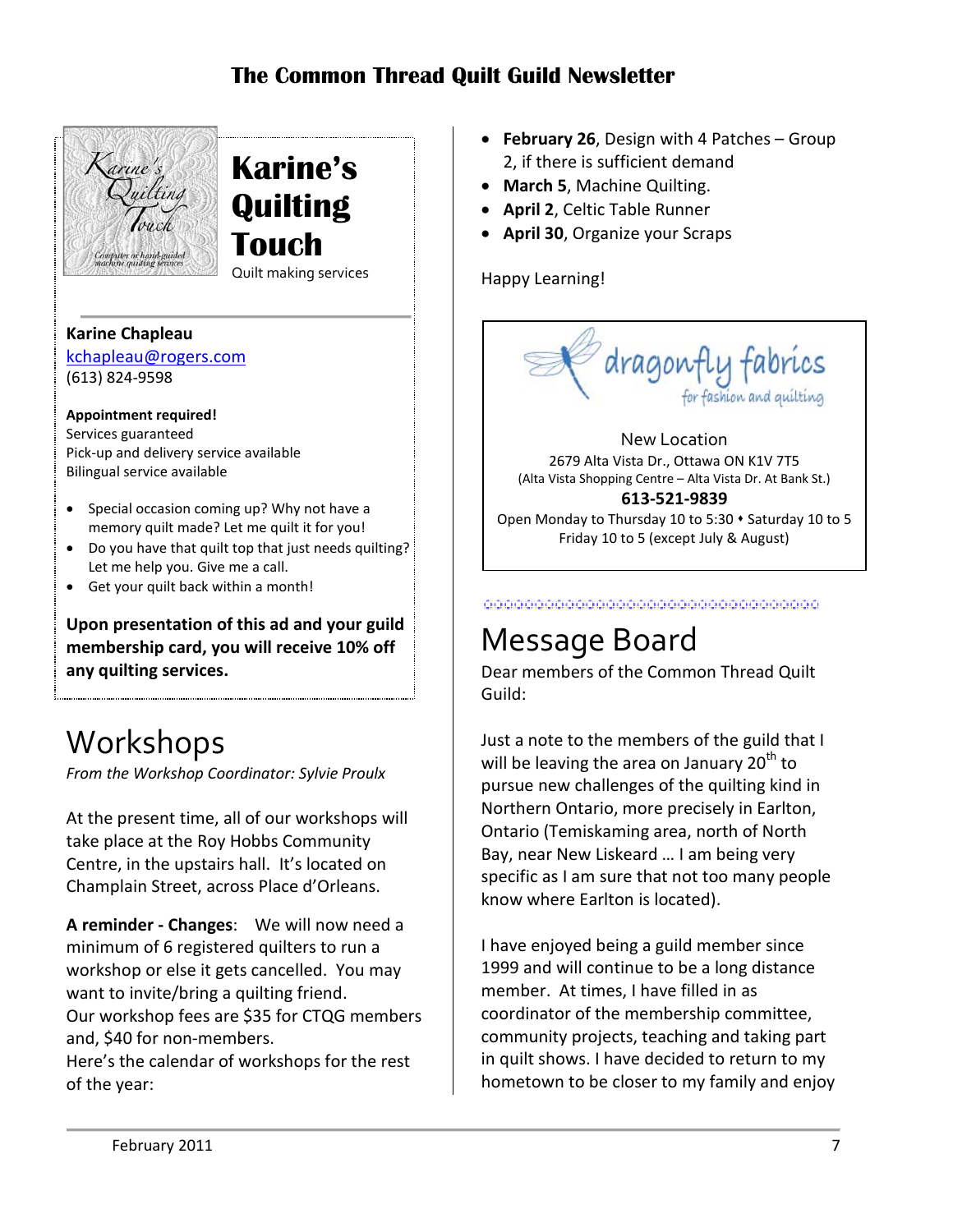a slower pace. I will be busy in the next few months transforming what used to be a flower shop into a quilting studio (adjacent to my new home). It has been a dream of mine for some time and in October 2010, I decided to act on it. I will be teaching at the Quilting Barn in New Liskeard [\(www.thequiltingbarn.ca\)](http://www.thequiltingbarn.ca/) and machine quilting to my heart's content with my new Innova longarm quilting machine.

I will be back in Ottawa from time to time to visit friends and family. In the meantime, you can follow my quilting adventures by visiting my blog at

[www.quiltedbysuzanne.blogspot.com](http://www.quiltedbysuzanne.blogspot.com/)

KEEP ON QUILTING AND SHARE THE GIFT! Suzanne Gauthier

#### <u> 1999 - Johann John Harrison, martin film film eta gazetari (h. 1905).</u> Quilters Wanted!

I have been approached by some young women in Navan, who wish to have small quilts made, depicting some bible images, to display on the walls in the hall. For instance, a 4x5' size, with images of Noah & the ark, Jonah & the whale, Mary & Joseph, etc. each in its own square. They are looking for anyone who might be interested in this venture. If you are, or your quilt group, please contact me to learn more details. Thank you. Sue Ann Soulliere 613-841-9843.

#### 

#### **Sewing Machine Wanted**

Looking for a sewing machine. Please contact Anne-Louise at [masikm@rogers.com](mailto:masikm@rogers.com)

#### **Magazine Wanted**

Looking for a copy of The Quilter Magazine, November 2001 issue.

Please contact Anne-Louise at [masikm@rogers.com](mailto:masikm@rogers.com)



**Notions** Books, Patters & Classes Sewing Machines and Sergers 2211 St. Joseph Boulevard, Orleans, Ontario K1C 7C5 Tel.: (613) 834-3044

#### <span id="page-7-0"></span>

## UpcomingEvents

### **The Ottawa Guild of Lacemakers 23rd Annual Ottawa Lace Day**

Sunday, **March 27th 2011** R.A. Center, Clark Room, 2451 Riverside Drive Ottawa

Noon to 4 pm \$3.00 Adults, Children under 12, Free

### ❁❁❁❁❁❁❁❁❁❁❁❁❁

Exhibition of lace work Exhibition of challenge: feathers Special exhibition: tea cloths Identification of heirloom or antique lace Demonstration of techniques of bobbin lacemaking Opportunity to try the art of bobbin lacemaking (for children and adults)

Merchandise available for sale for bobbin lace, tatting, needle lace For further information, contact G. Thibeault

[g.thibeault@rogers.com](http://ca.mc656.mail.yahoo.com/mc/compose?to=g.thibeault@rogers.com)